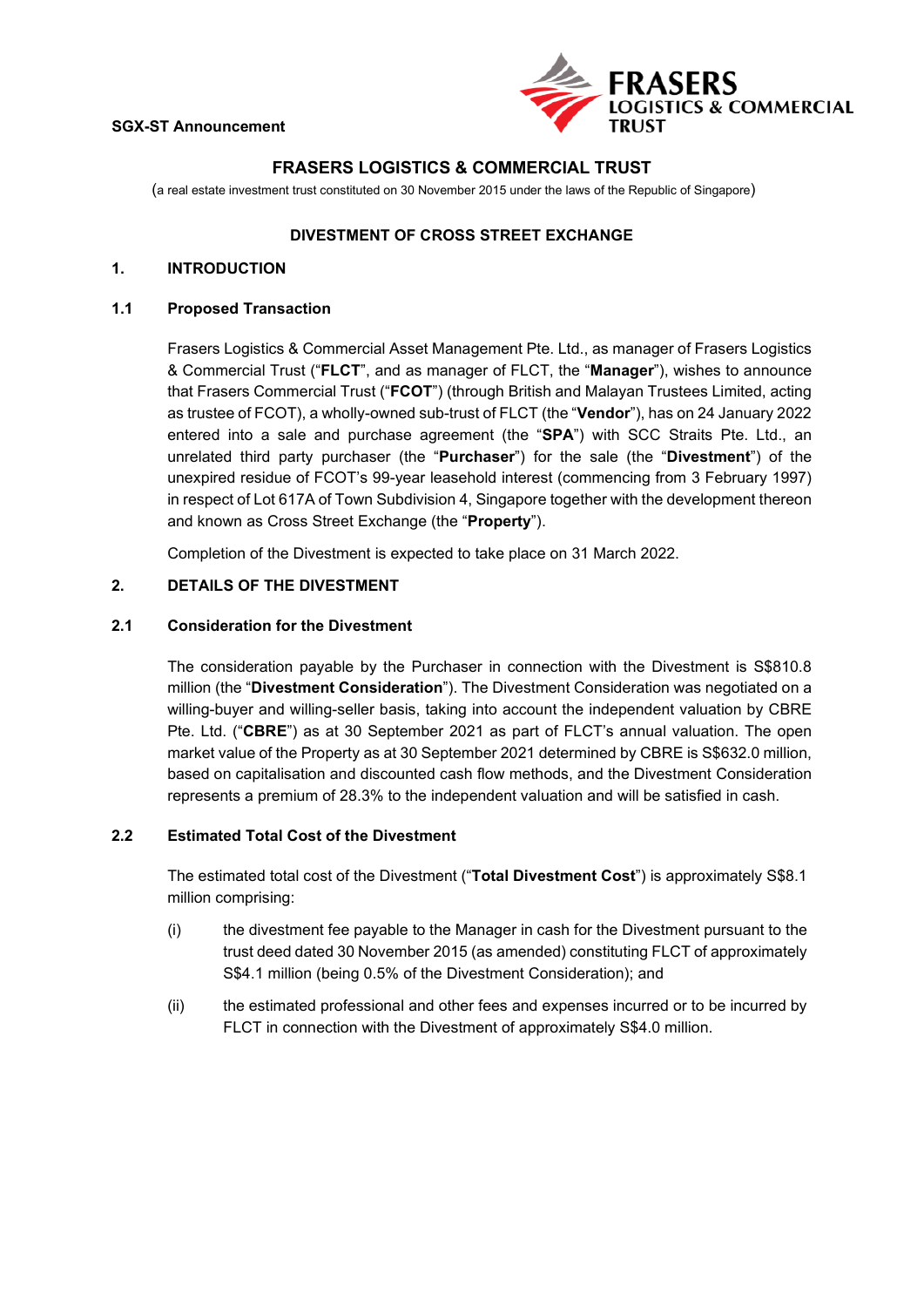## **2.3 Use of Divestment Proceeds**

After taking into account the estimated Total Divestment Cost of S\$8.1 million, it is estimated that the net proceeds from the Divestment would be S\$802.7 million (the "**Divestment Net Proceeds**"). The Divestment will result in a net gain of approximately S\$170.7 million<sup>1</sup>.

The Divestment Net Proceeds may be used to fund potential acquisition opportunities, finance capital expenditure, repay existing debt, make distributions to unitholders of FLCT ("**Unitholders**") and/or other general corporate requirements.

### **2.4 Principal terms of the SPA**

The principal terms of the SPA include, among others, the following:

- (i) the Divestment Consideration of S\$810.8 million (inclusive of the plant and equipment located in or on or which otherwise relate to the Property which are owned by the Vendor ("**Plant and Equipment**")), exclusive of any applicable GST;
- (ii) the Property being sold subject to (inter alia):
	- (a) the Instrument of Lease dated 31 December 2020 and entered into between the Vendor and Frasers Hospitality China Square Trustee Pte. Ltd. (as trusteemanager of Frasers Hospitality China Square Trust) (the "**Hotel Lease**");
	- (b) all existing tenancies and licences as at the due diligence cut off deadline on 23 January 2022 and the new tenancies and licences entered into by the Vendor with third parties after the due diligence cut off deadline and before completion of the sale and purchase of the Property and the Plant and Equipment ("**Completion**");
	- (c) the existing contracts for the provision of (i) services relating to the maintenance of the Property and the Plant and Equipment, and (ii) security and other services for the Property, entered into by or on behalf of the Vendor with third parties ("**Building Maintenance Contracts**") as at the due diligence cut off deadline on 23 January 2022 and any new Building Maintenance Contracts entered into after the due diligence cut off deadline**,** if such contracts are capable of assignment and subsisting as at Completion;
	- (d) all contracts in respect of certain capex / repair works which are intended to be carried out, being carried out and/or are carried out to the Property, which are not completed by Completion ("**Capex/Repair Works**", and the contracts in respect thereof, the "**Works Contracts**");
	- (e) the electricity retail agreement with Keppel Electricity Pte Ltd (the "**Supplier**") for the supply of electricity to the Property (the "**Electricity Retail Agreement**"); and
	- (f) there being no acquisition or notice of acquisition or intended acquisition by the

<span id="page-1-0"></span><sup>&</sup>lt;sup>1</sup> The net gain is calculated by subtracting the net book value of the Property as at 30 September 2021 which is S\$632.0 million and the Total Divestment Cost of approximately S\$8.1 million from the Divestment Consideration of S\$810.8 million. The Divestment Consideration of S\$810.8 million, is approximately S\$178.8 million in excess of the book value of the Property of S\$632.0 million as at 30 September 2021.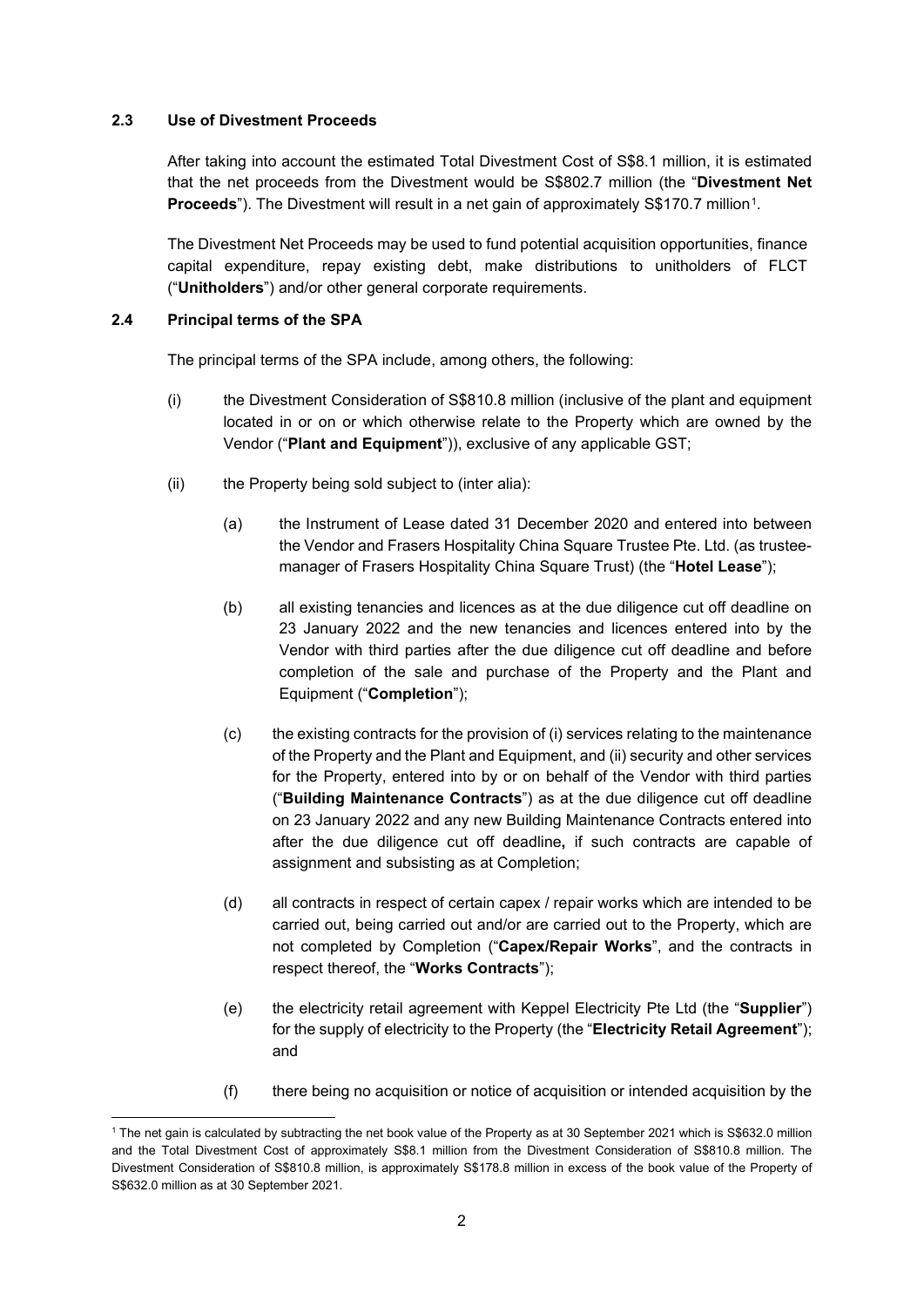government or other competent authority affecting the Property or part(s) of the Property which either singly or in aggregate, constitutes more than five percent (5%) of the land area of the Property ("**Material Part**");

- (iii) in respect of the Capex/Repair Works which are not completed by Completion, the Purchaser is entitled to retain from the Divestment Consideration, a sum equivalent to the aggregate of the amounts which remain to be paid to the respective contractor under the respective Works Contracts, in the estimated aggregate sum of S\$700,000 (exclusive of GST), which is to be applied towards meeting payments due to the respective contractors in accordance with the terms of the respective Works Contract. If the amount retained is insufficient to meet the actual costs of completing the Capex/Repair Works, then to the extent that such cost overruns are not due to or do not arise from any act, default or omission of the Purchaser, the Vendor shall pay to the Purchaser such costs overruns;
- (iv) the Vendor has agreed with certain tenants that they may yield up their tenanted premises in an "as is, where is" state and condition without reinstatement, upon expiry of their respective terms and such tenants had agreed to pay to the Vendor, the estimated costs and expenses of reinstatement of their respective tenanted premises. The Vendor has agreed with the Purchaser that such reinstatement works sum shall be deducted from the amounts payable by the Purchaser to the Vendor on Completion;
- (v) the right of termination by the Purchaser if there is damage or destruction to the Property (excluding the demised premises as described in the Hotel Lease) and/or the Plant and Equipment (or any part(s) thereof respectively) after the date of the SPA and prior to Completion, where (a) the expected costs and expense of restoration, replacement or repair exceed five (5%) per cent of the Divestment Consideration (excluding GST) and it would not be reasonably practicable to fully repair or restore the Property and/or the Plant and Equipment within a period of 12 months from the date of occurrence of the damage; or (b) an aggregate of more than 30,000 square feet of the gross floor area of the buildings erected on the Property is rendered unfit for use or occupation or unsafe or cannot be lawfully used, and it would not be reasonably practicable to fully repair or restore the buildings to render the same fit for use and occupation or safe or to be lawfully used, as the case may be, within a period of 12 months from the date of occurrence of the damage ("**Material Damage**"). In the event of any damage to the demised premises (as described in the Hotel Lease), such damage or destruction shall not be taken into account in determining whether there is Material Damage or otherwise, to the Property and/or Plant and Equipment, or part(s) thereof respectively, and the Vendor shall not be under any obligation to restore, repair or replace the same;
- (vi) the right of rescission by the Purchaser if any legal requisition reply is unsatisfactory;
- (vii) certain representations and warranties (including representations and warranties on the supply of information and title) being made by the Vendor;
- (viii) the necessary consents and deeds for the Divestment have been obtained and entered into; and
- (ix) certain ancillary documents related to the Divestment being entered into.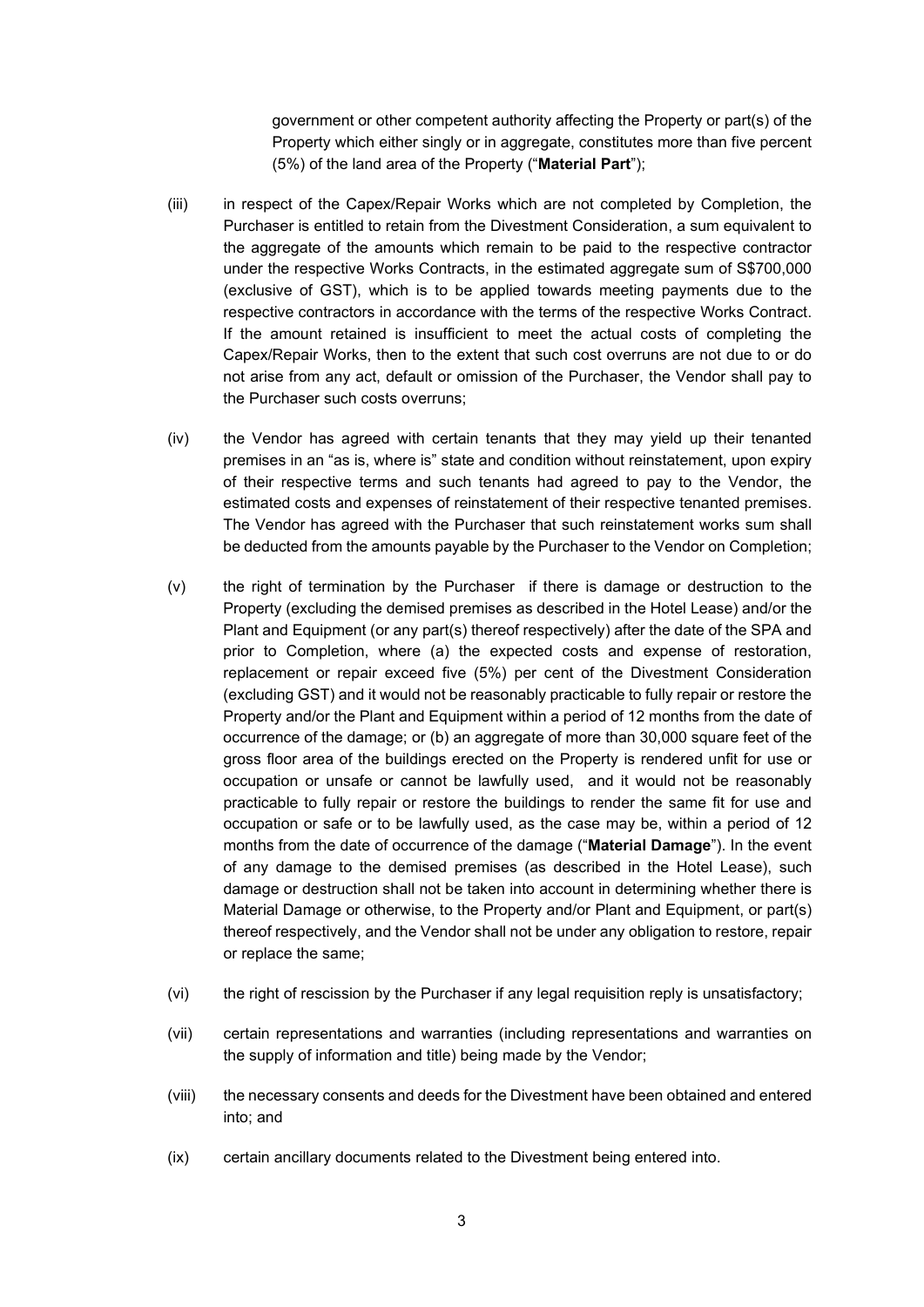# **3. THE RATIONALE FOR THE TRANSACTION**

The Manager believes that the Divestment will bring the following key benefits to Unitholders:

# **3.1 Unlock value at optimal stage of life cycle to enhance value for Unitholders**

The Divestment Consideration of S\$810.8 million represents a 28.3% premium over the book value and independent valuation of S\$632.0 million as at 30 September 2021. The premium from the Divestment thus provides FLCT with a compelling rationale to divest the Property.

# **3.2 Active portfolio management strategy and focus on core asset classes**

The Divestment is in line with FLCT's proactive asset management and portfolio rebalancing strategies and provides opportunities to re-weight FLCT's portfolio into logistics and industrial asset class.

The Divestment further demonstrates FLCT's ability to maximise and unlock capital value for Unitholders at an optimal stage of the Property's life cycle.

# **3.3 Opportunity to optimise capital structure and increase financial flexibility**

Assuming that 49.2% of the Divestment Net Proceeds are used to repay outstanding debt, FLCT's aggregate leverage is expected to reduce from  $33.7\%$  $33.7\%$ <sup>[2](#page-3-0)</sup> to 29.3%<sup>3</sup> on a pro forma basis with debt headroom increased to approximately S\$3,017.2 million<sup>[4](#page-3-2)</sup> post-Divestment. This enhances FLCT's financial strength and flexibility to fund potential acquisition opportunities.

# **4. FINANCIAL EFFECTS OF THE DIVESTMENT**

# **4.1 Pro Forma Financial Effects of the Divestment**

**FOR ILLUSTRATIVE PURPOSES ONLY:** The pro forma financial effects of the Divestment on the net asset value ("**NAV**") per unit of FLCT ("**Unit**"), distribution per Unit ("**DPU**") and gearing presented below are strictly for illustrative purposes and were prepared based on the audited consolidated financial statements of FLCT for the financial year ended 30 September 2021 (the "**FY2021 Audited Financial Statements**"), taking into account the Divestment Consideration, the Total Divestment Cost and assuming that 49.2% of the Divestment Net Proceeds would be used to repay outstanding borrowings.

<span id="page-3-0"></span><sup>2</sup> Aggregate leverage as at 30 September 2021.

<sup>3</sup> Aggregate leverage post-Divestment on a pro forma basis as if Divestment was completed on 30 September 2021.

<span id="page-3-2"></span><span id="page-3-1"></span>On the basis of an aggregate leverage limit of 50.0% pursuant to the Property Funds Appendix.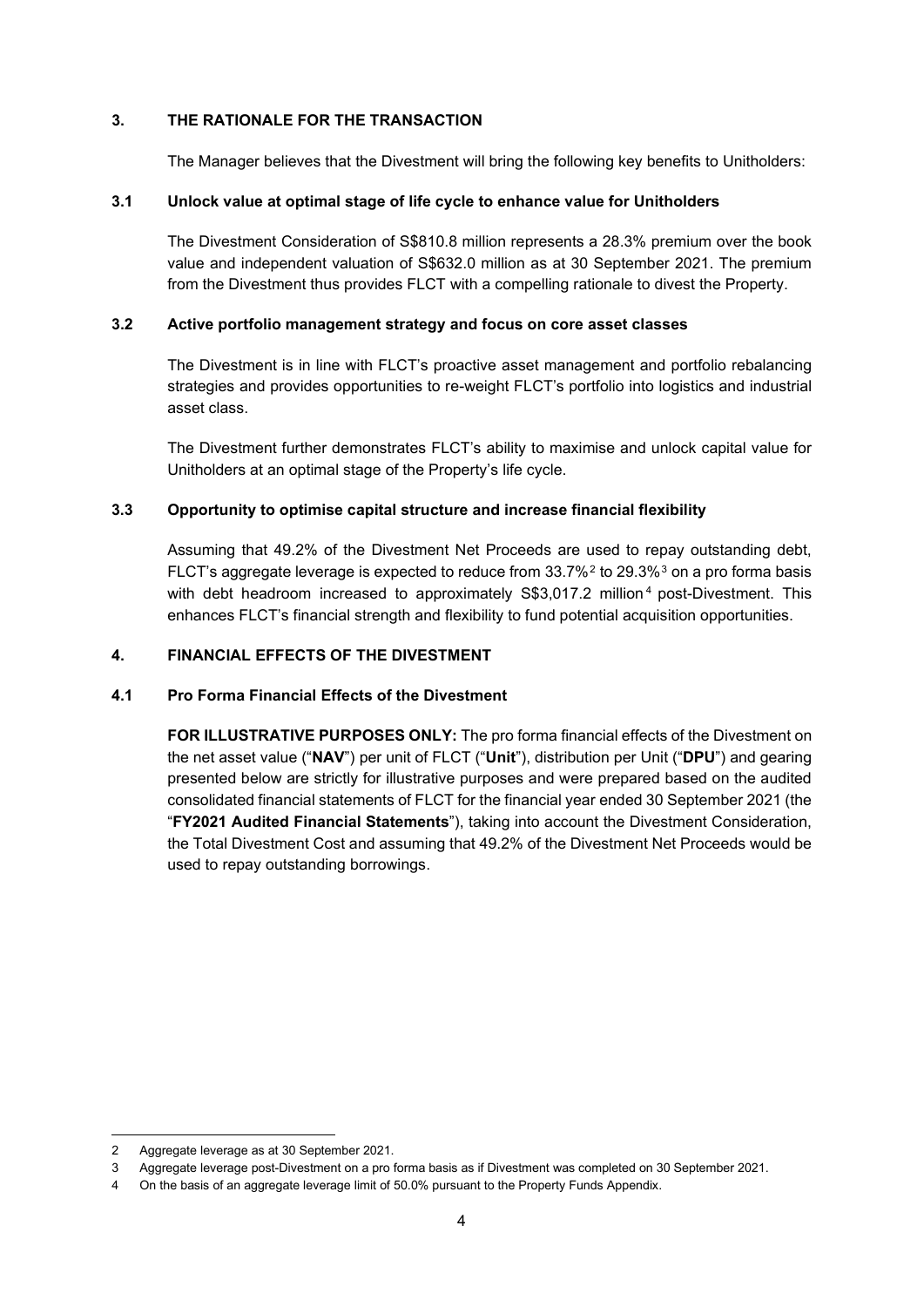### **4.1.1 Pro Forma NAV**

**FOR ILLUSTRATIVE PURPOSES ONLY:** The pro forma financial effects of the Divestment on FLCT's NAV per Unit as at 30 September 2021, as if the Divestment was completed on 30 September 2021, are as follows:

|                            | <b>Effects of the Divestment</b>                     |                                |  |
|----------------------------|------------------------------------------------------|--------------------------------|--|
|                            | <b>FY2021 Audited</b><br><b>Financial Statements</b> | After the<br><b>Divestment</b> |  |
| <b>NAV (S\$ m)</b>         | 4,574.6                                              | 4,745.4                        |  |
| <b>No. of Units ('000)</b> | $3,686,126^{(1)}$                                    | 3,686,126                      |  |
| NAV per Unit (S\$)         | 1.24                                                 | 1.29                           |  |

#### **Note:**

(1) Number of Units issued and issuable as at 30 September 2021 as stated in the FY2021 Audited Financial Statements.

# **4.1.2 Pro Forma DPU**

**FOR ILLUSTRATIVE PURPOSES ONLY:** The pro forma financial effects of the Divestment on FLCT's DPU for FY2021, as if the Divestment was completed on 1 October 2020 are as follows:

|                                      | <b>Effects of the Divestment</b>                     |                                       |  |
|--------------------------------------|------------------------------------------------------|---------------------------------------|--|
|                                      | <b>FY2021 Audited</b><br><b>Financial statements</b> | <b>After the</b><br><b>Divestment</b> |  |
| Distributable Income (S\$ m)         | 270.1                                                | $257.6^{(1)}$                         |  |
| <b>No. of Units ('000)</b>           | $3,686,126^{(2)}$                                    | $3,685,336^{(3)}$                     |  |
| DPU (Singapore cents) <sup>(4)</sup> | 7.68                                                 | 7.33                                  |  |

#### **Notes:**

(1) Assumes 49.2% of the Divestment Net Proceeds are used to repay outstanding borrowings on 1 October 2020.

(2) Number of Units issued and issuable as at 30 September 2021 as stated in the FY2021 Audited Financial Statements.

(3) Adjusted for estimated management fees to the Manager issued in Units in the financial year ended 30 September 2021 attributable to the Property.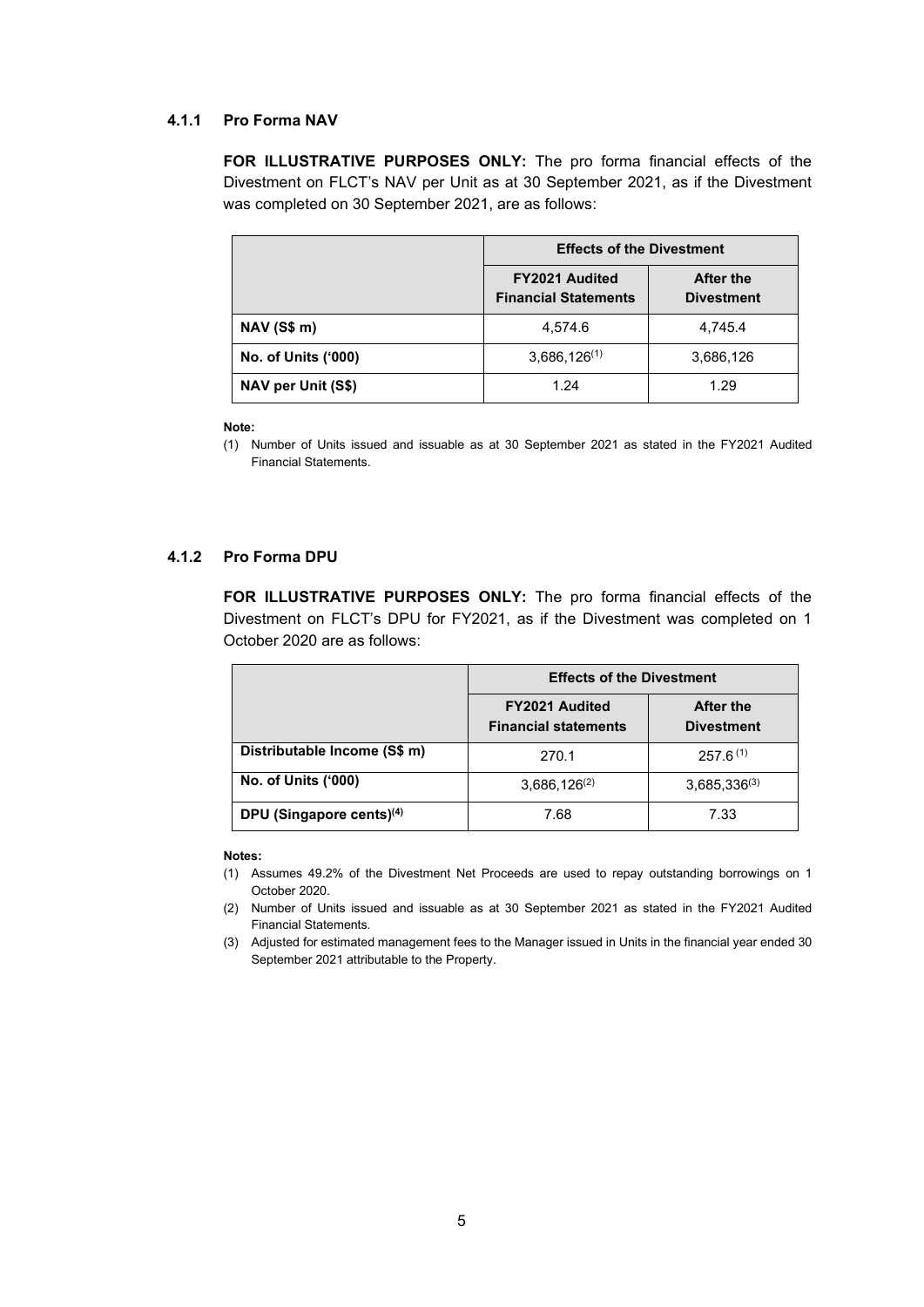## **4.1.3 Pro Forma Gearing**

**FOR ILLUSTRATIVE PURPOSES ONLY:** The pro forma gearing of FLCT as at 30 September 2021, as if the Divestment was completed on 30 September 2021, is as follows:

|                                       | <b>Effects of the Divestment</b>                     |                               |  |
|---------------------------------------|------------------------------------------------------|-------------------------------|--|
|                                       | <b>FY2021 Audited</b><br><b>Financial Statements</b> | After the<br>Divestment $(1)$ |  |
| Gross borrowings $(S$ m)^{(2)}$       | 2,531.6                                              | 2,136.4                       |  |
| Total assets $(S$ m)^{(2)}$           | 7,521.8                                              | 7,290.1                       |  |
| Aggregate leverage (%) <sup>(2)</sup> | 33.7                                                 | 29.3                          |  |

#### **Notes:**

(1) Assumes 49.2% of the Divestment Net Proceeds are used to repay outstanding borrowings as at 30 September 2021.

(2) Excludes the effect of FRS 116 *Leases*.

# **5 INTERESTS OF DIRECTORS AND SUBSTANTIAL UNITHOLDERS**

Based on the information available to the Manager as at the date of this announcement, none of the Directors or Substantial Unitholders has an interest, direct or indirect, in the Divestment.

#### **6 OTHER INFORMATION**

#### **6.1 Directors' Service Contracts**

No person is proposed to be appointed as a director of the Manager in connection with the Divestment or any other transactions contemplated in relation to the Divestment.

#### **6.2 Disclosure under Rule 1006 of the Listing Manual**

Chapter 10 of the Listing Manual classifies transactions by an issuer into (i) non-discloseable transactions, (ii) discloseable transactions, (iii) major transactions and (iv) very substantial acquisitions or reverse takeovers, depending on the size of the relative figures computed on, *inter alia*, the following applicable bases of comparison set out in Rules 1006(a), 1006(b) and 1006(c) of the Listing Manual:

- (i) the net asset value of the assets to be disposed of, compared with FLCT's net asset value;
- (ii) the net profits attributable to the assets acquired or disposed of, compared with FLCT's net profits; and
- (iii) the aggregate value of the consideration given, compared with FLCT's market capitalisation based on the total number of issued Stapled Securities.

Rule 1006(d) of the Listing Manual does not apply in relation to the Divestment as no Units will be issued as consideration for the Divestment.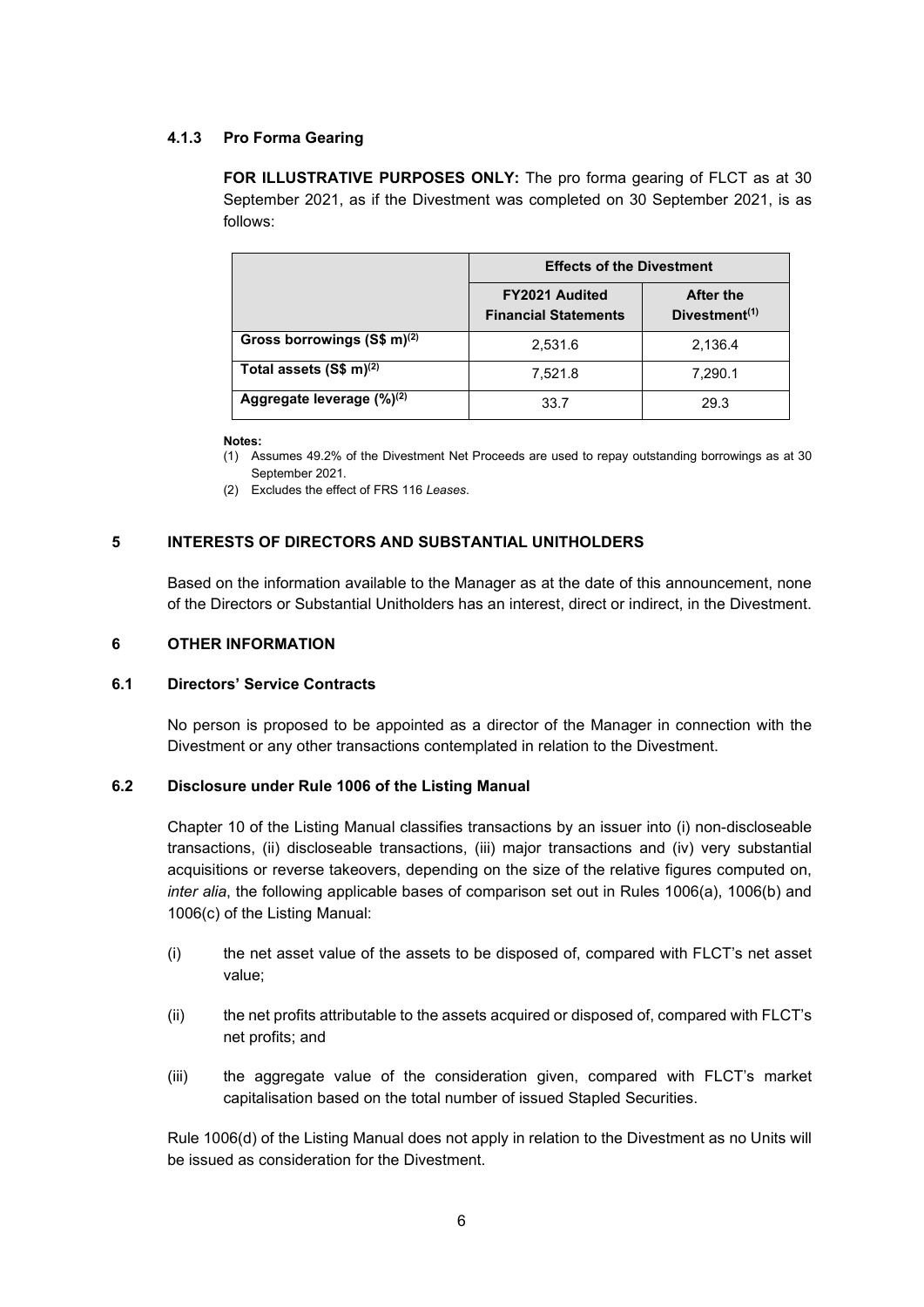The relative figures for the Divestment using the applicable bases of comparison described above are set out in the table below.

| <b>Comparison of</b>                                              | <b>The Property</b> | <b>FLCT</b>     | <b>Relative figure</b><br>(%) |
|-------------------------------------------------------------------|---------------------|-----------------|-------------------------------|
| <b>NAV (S\$ m)</b>                                                | 170.7               | $4.574.6^{(1)}$ | 3.7                           |
| Net Property Income $(S\$ m) <sup>(2)</sup>                       | 20.1                | $366.7^{(3)}$   | 5.5                           |
| Divestment Consideration against<br>market capitalisation (S\$ m) | 810.8               | $5,344.9^{(4)}$ | 15.2                          |

**Notes:**

- (1) Based on FLCT's actual NAV as at 30 September 2021 as stated in the FY2021 Audited Financial **Statements**
- (2) In the case of a REIT, Net Property Income is a close proxy to the net profits attributable to its assets.
- (3) Based on FLCT's actual Net Property Income for FY2021 as stated in the FY2021 Audited Financial **Statements**
- (4) Based on the weighted average price of the Units transacted on the SGX-ST on 21 January 2022, being the market day preceding the date of signing of the SPA, of S\$1.45 per Unit.

The Manager is of the view that the Divestment is in the ordinary course of FLCT's business. As such, the Divestment is not subject to the requirements under Chapter 10 of the Listing Manual.

# **6.3 Documents for Inspection**

A copy of each of the (1) SPA, and (2) valuation report of CBRE are available for inspection by appointment only at the registered office of the Manager<sup>[5](#page-6-0)</sup> at 438 Alexandra Road, #21-00 Alexandra Point, Singapore 119958 during normal business hours for a period of three months commencing from the date of this announcement.

# BY ORDER OF THE BOARD

## **Frasers Logistics & Commercial Asset Management Pte. Ltd.**

As manager of Frasers Logistics & Commercial Trust Company Registration No: 201528178Z

**Catherine Yeo** Company Secretary

**25 January 2022**

<span id="page-6-0"></span><sup>5</sup> Prior appointment will be appreciated.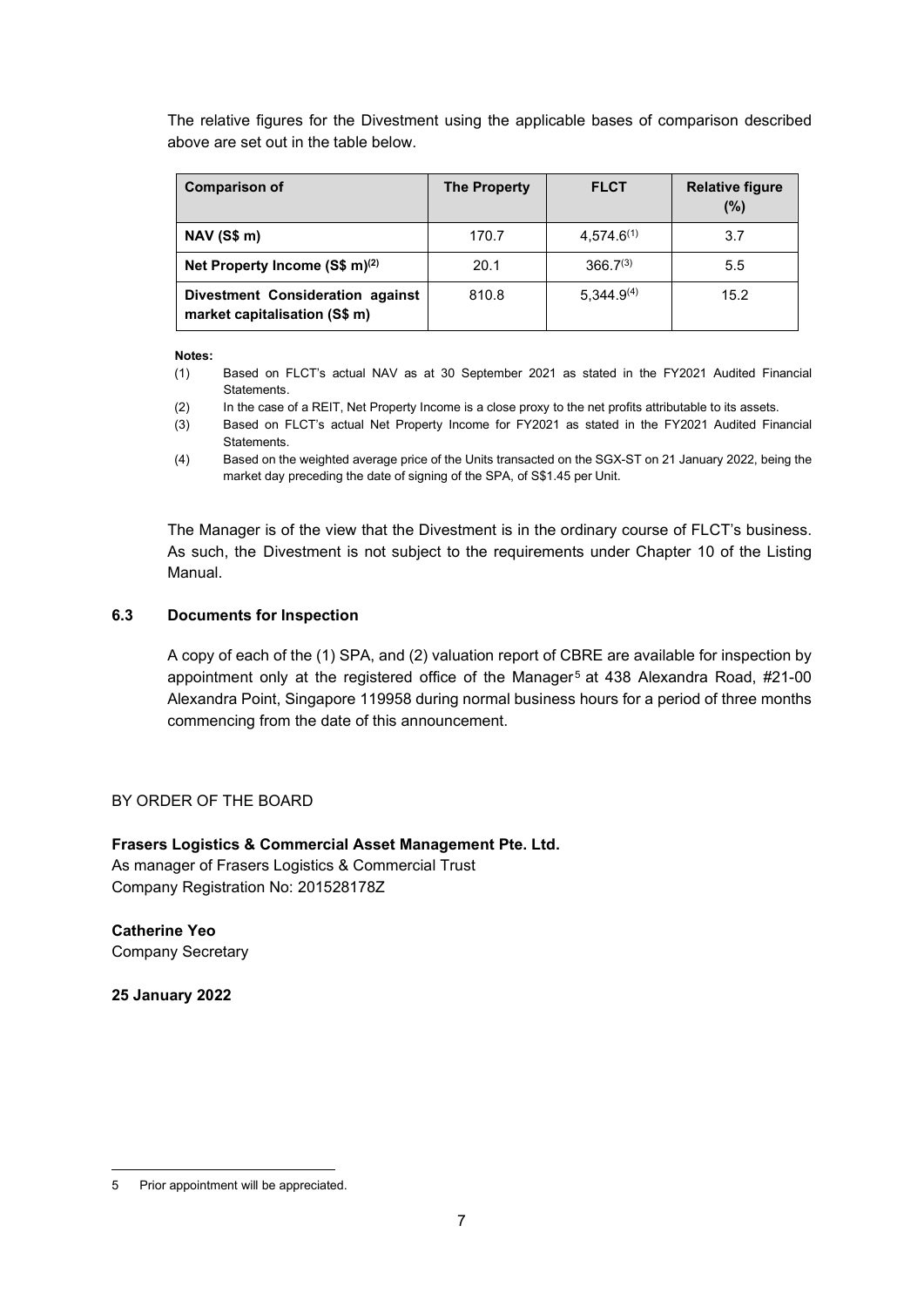#### **IMPORTANT NOTICE**

This announcement may contain forward-looking statements that involve risks and uncertainties. Actual future performance, outcomes and results may differ materially from those expressed in forward-looking statements as a result of a number of risks, uncertainties and assumptions. Representative examples of these factors include (without limitation) general industry and economic conditions, interest rate trends, cost of capital and capital availability, competition from similar developments, shifts in expected levels of property rental income, changes in operating expenses (including employee wages, benefits and training costs), property expenses and governmental and public policy changes and the continued availability of financing in the amounts and the terms necessary to support future business.

Investors are cautioned not to place undue reliance on these forward-looking statements, which are based on the Manager's current view on future events.

This announcement is for information only and does not constitute or form part of an offer, invitation or solicitation of any securities of FLCT in Singapore or any other jurisdiction nor should it or any part of it form the basis of, or be relied upon in connection with, any contract or commitment whatsoever.

This announcement is not for release, publication or distribution, directly or indirectly, in or into the United States, European Economic Area, the United Kingdom, Canada, Japan or Australia, and should not be distributed, forwarded to or transmitted in or into any jurisdiction where to do so might constitute a violation of applicable securities laws or regulations.

The securities referred to herein have not been and will not be registered under the U.S. Securities Act, and may not be offered or sold in the United States absent registration or an exemption from registration under the U.S. Securities Act or under the securities laws of any state or other jurisdiction of the United States, and any such new Units may not be offered or sold within the United States except pursuant to an exemption from, or transactions not subject to, the registration requirements of the U.S. Securities Act and in compliance with any applicable state securities laws. Any public offering of securities to be made in the United States would be made by means of a prospectus that may be obtained from an issuer and would contain detailed information about such issuer and the management, as well as financial statements. There will be no public offering of the securities referred to herein in the United States.

The value of the Units and the income derived from them, if any, may fall or rise. The Units are not obligations of, deposits in, or guaranteed by, the Manager or Perpetual (Asia) Limited, as trustee of FLCT. An investment in Units is subject to investment risks, including the possible loss of the principal amount invested.

Investors should note that they have no right to request the Manager to redeem their Units while the Units are listed. It is intended that Unitholders may only deal in their Units through trading on the SGX-ST. Listing of the Units on the SGX-ST does not guarantee a liquid market for the Units.

The past performance of FLCT and the Manager is not necessarily indicative of the future performance of FLCT and the Manager.

This advertisement has not been reviewed by the Monetary Authority of Singapore.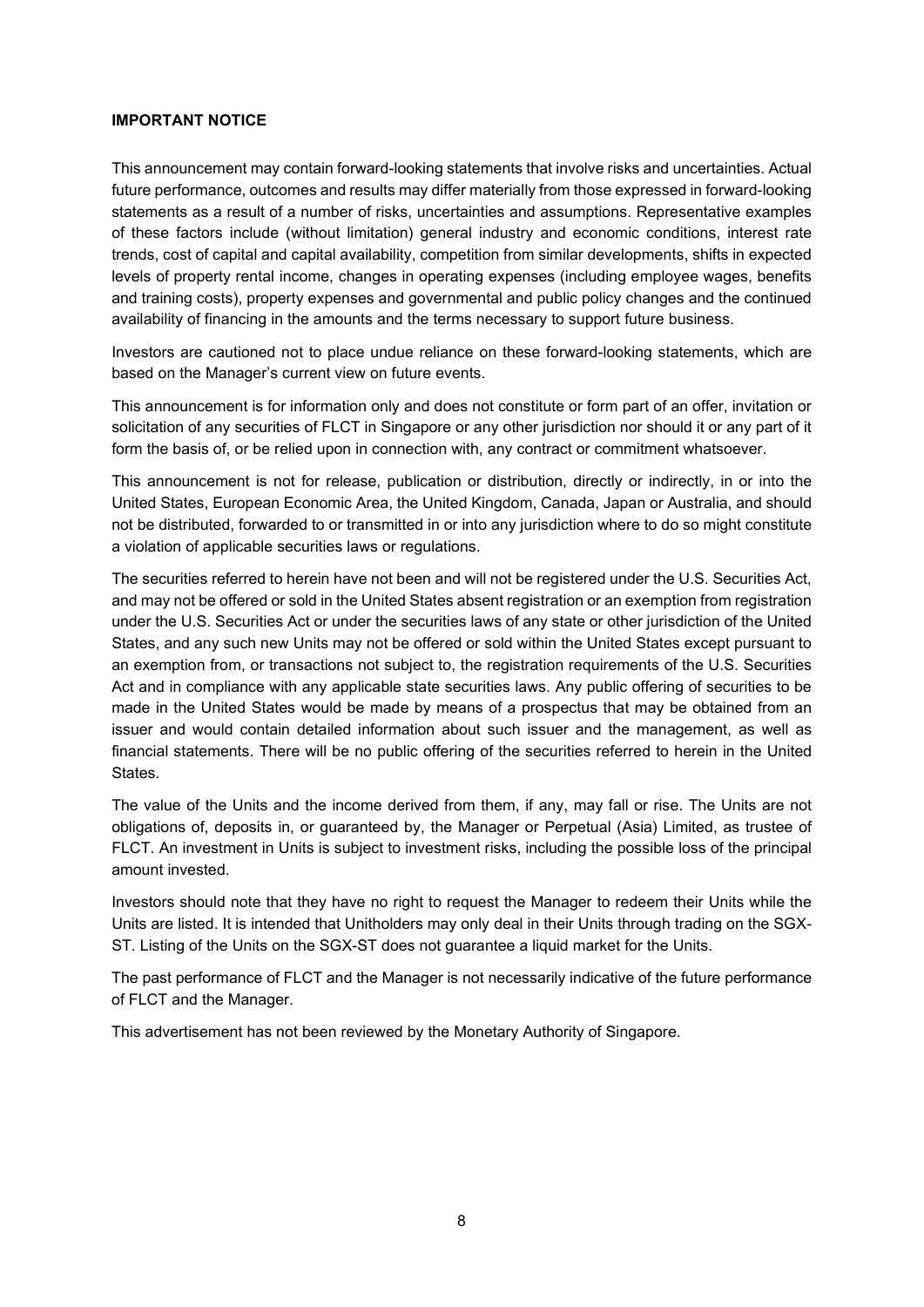### **ADDITIONAL INFORMATION – AUSTRALIA'S FOREIGN INVESTMENT REGIME**

Australia's foreign investment regime is set out in the Australian *Foreign Acquisitions and Takeovers Act 1975* ("**FATA**") and associated regulations and the Australian Government's Foreign Investment Policy.

#### **Notifiable actions (i.e. mandatory notification) for Australian Land Trusts**

A "*foreign person*"[6](#page-8-0) that acquires Units is required under the FATA to notify and receive a prior no objection notification ("**FIRB Approval**") in respect of its investment in FLCT from the Australian Treasurer through the Foreign Investment Review Board ("**FIRB**") if any of the circumstances set out below apply at the time the Units are acquired:

- (a) if FLCT is considered to be an "Australian Land Trust"[7](#page-8-1) ("**ALT**") at the time of acquisition, all foreign persons acquiring Units (including existing holders of Units acquiring additional Units) will require FIRB Approval unless an exemption applies (see below);
- (b) if FLCT is not an ALT, but has gross Australian assets that meet a specified threshold prescribed under FATA or the consideration value meets the specified threshold (as at the date of this Announcement, the threshold prescribed under FATA is A\$2[8](#page-8-2)9 million<sup>8</sup>) at the time of acquisition, all investors (i) who are foreign persons and (ii) who are acquiring a substantial interest (20% or more held solely or together with associates) in FLCT or have a substantial interest (20% or more held solely or together with associates) and increase their holding, will require FIRB Approval; or

- any other person, or any other person that meets the conditions, prescribed by the regulations.
- <span id="page-8-1"></span>7 An ALT is a unit trust in which the value of interests in Australian land exceeds 50% of the value of the total assets of the unit trust.

<span id="page-8-0"></span><sup>6</sup> A "**foreign person**" is broadly defined in the FATA and includes:

<sup>(</sup>a) an individual not ordinarily resident in Australia; or

<sup>(</sup>b) a corporation in which an individual not ordinarily resident in Australia, a foreign corporation or a foreign government holds a substantial interest (20% or more held solely or together with associates); or

<sup>(</sup>c) a corporation in which 2 or more persons, each of whom is an individual not ordinarily resident in Australia, a foreign corporation or a foreign government, hold an aggregate substantial interest (40% or more including associate holdings); or

<sup>(</sup>d) the trustee of a trust in which an individual not ordinarily resident in Australia, a foreign corporation or a foreign government holds a substantial interest (20% or more held solely or together with associates); or

<sup>(</sup>e) the trustee of a trust in which 2 or more persons, each of whom is an individual not ordinarily resident in Australia, a foreign corporation or a foreign government, hold an aggregate substantial interest (40% or more including associate holdings);

a foreign government; or

<span id="page-8-2"></span><sup>8</sup> Where the investor is from certain free trade agreement partners (Chile, China, Hong Kong, Japan, New Zealand, Peru, Singapore, South Korea, the United States, and any other country for which the Comprehensive and Progressive Agreement for Trans-Pacific Partnership (CPTPP), done at Santiago on 8 March 2018, is in force) a higher threshold of A\$1,250 million applies.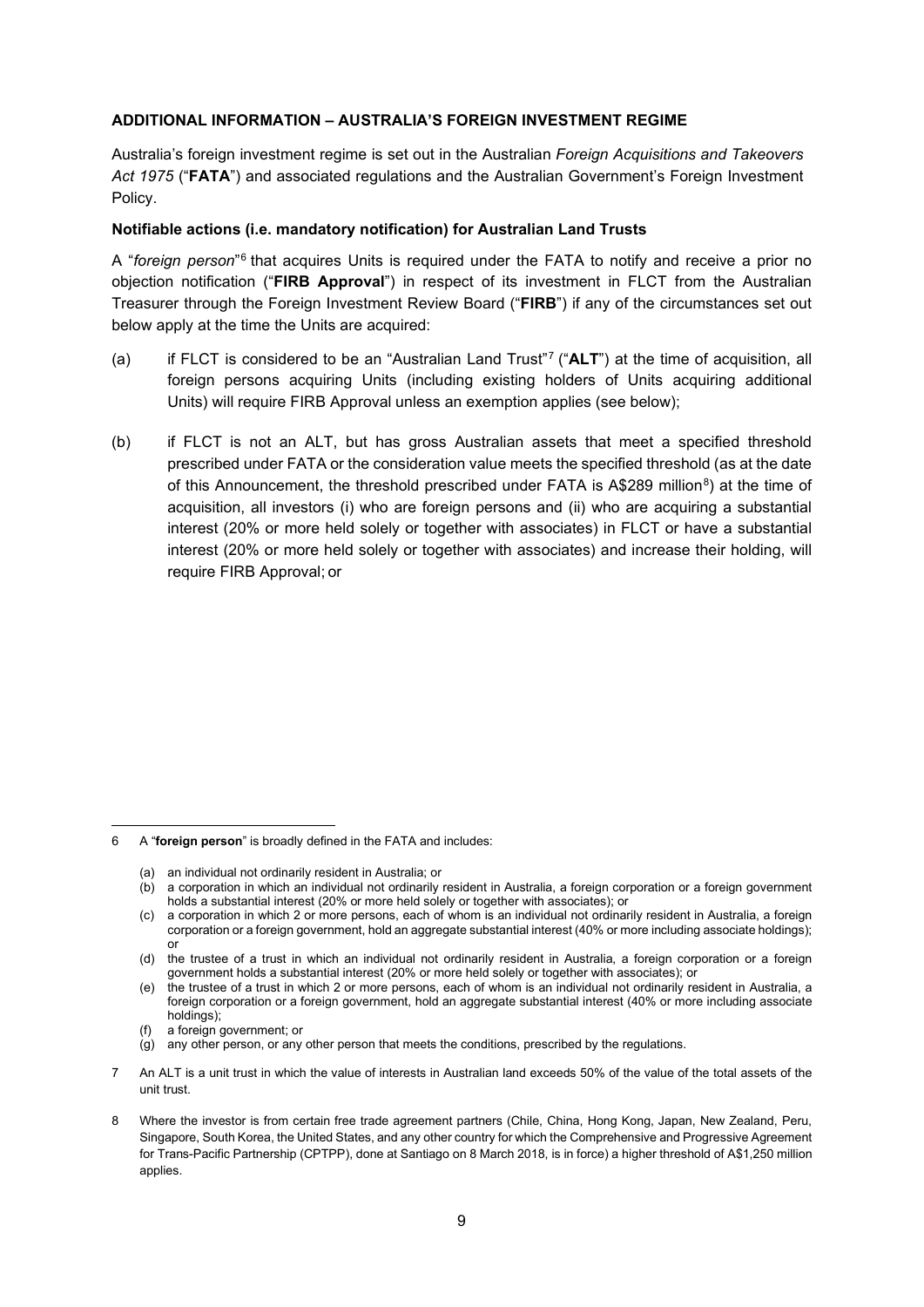- (c) any investor that is a Foreign Government Investor<sup>[9](#page-9-0)</sup> acquiring a "direct interest"<sup>[10](#page-9-1)</sup> in FLCT will require FIRB Approval at the time of acquisition, regardless of whether FLCT is considered to be an ALT or whether FLCT has gross Australian assets in excess of the applicable threshold; or
- (d) if FLCT is a national security business<sup>[11](#page-9-2)</sup> (or if it holds any interests in national security land<sup>[12](#page-9-3)</sup> or national security businesses) any investor acquiring a direct interest in FLCT will require FIRB Approval at the time of acquisition of a "direct interest", regardless of the value of the

- (b) a corporation, or trustee of a trust, or general partner of an unincorporated limited partnership in which:
	- a foreign government or separate government entity, alone or together with one or more associates, holds an interest of at least 20%; or
	- foreign governments or separate government entities of more than one country (or parts of more than one foreign country), together with any one or more associates, hold an interest of at least 40%;
- (c) a "separate government entity" means an individual, corporation or corporation sole that is an agency or instrumentality of a foreign country or part of a foreign country, but not part of the body politic of a foreign country or of a part of a foreign country.

The FATA deems foreign government related entities from the same country to be associated. The effect is that an entity will be a foreign government investor where one or more foreign government related entities from the same country have in aggregate a 20% or more interest in the subject entity.

#### <span id="page-9-1"></span>10 A "**direct interest**" is defined to mean:

- (a) an interest of at least 10% in the entity or business, or
- (b) an interest of at least 5% in the entity or business if the person who acquires the interest has entered a legal arrangement relating to the businesses of the person and the entity or business, or
- (c) an interest of any percentage in the entity or business if the person who has acquired the interest is in a position to: participate or influence the central management and control of the entity or business; or
	- influence, participate or determine the policy of the entity or business.

#### <span id="page-9-2"></span>11 A business is a '**national security business**' if:

- (a) the business is carried on wholly or partly in Australia whether or not in anticipation of profit or gain; and
- (b) it is publicly known, or could be known upon the making of reasonable inquiries, that the business is of a kind referred to below:
	- a responsible entity (within the meaning of the *Security of Critical Infrastructure Act 2018* (Cth) ('**the SOCI Act**')) for an asset;
	- an entity that is a direct interest holder in relation to a critical infrastructure asset (within the meaning of those terms in the SOCI Act);
	- a carrier or nominated carriage service provider to which the *Telecommunications Act 1997* (Cth) applies;
	- develops, manufactures or supplies critical goods or critical technology that are, or are intended to be, for a military use, or an intelligence use, by defence and intelligence personnel, the defence force of another country, or a foreign intelligence agency;
	- provides, or intends to provide, critical services to defence and intelligence personnel, the defence force of another country, or a foreign intelligence agency;
	- stores or has access to information that has a security classification;
	- stores or maintains personal information of defence and intelligence personnel collected by the Australian Defence Force, the Defence Department or an agency in the national intelligence community which, if accessed, could compromise Australia's national security;
	- collects, as part of an arrangement with the Australian Defence Force, the Defence Department or an agency in the national intelligence community, personal information on defence and intelligence personnel which, if disclosed, could compromise Australia's national security; or
	- stores, maintains or has access to personal information on defence and intelligence personnel that has been collected as part of an arrangement with the Australian Defence Force, the Defence Department or an agency within the national intelligence community, which, if disclosed, could compromise Australia's national security.
- <span id="page-9-3"></span>12 '**National security land**' is currently defined as:
	- Defence premises land owned or occupied by Defence; or
	- Land in which an agency in the national intelligence community has an interest (if this interest is publicly known or could be known after making reasonable inquiries).

<span id="page-9-0"></span><sup>9</sup> A "**foreign government investor**" means an entity that is:

<sup>(</sup>a) a foreign government or separate government entity; or